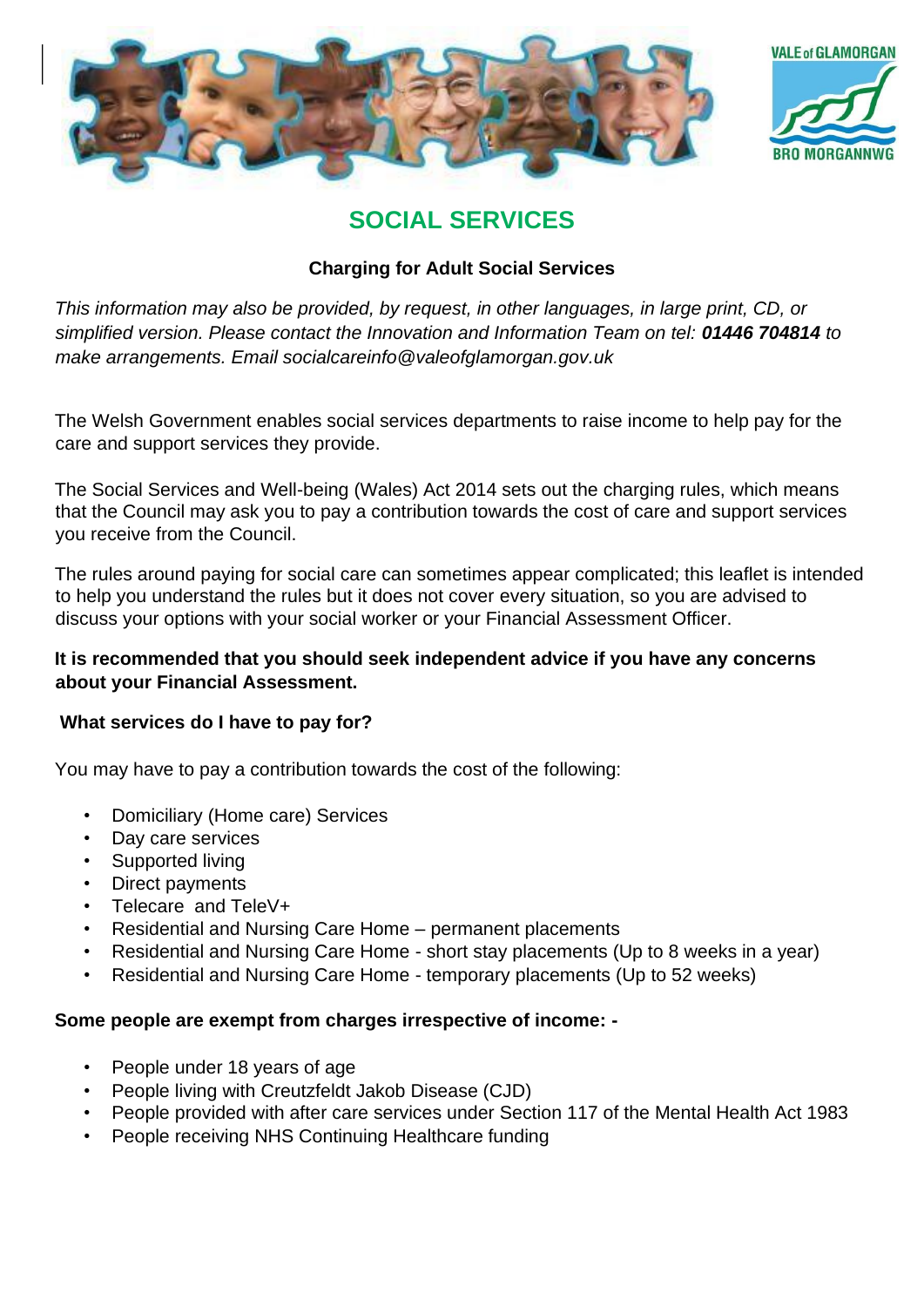## **How is it decided if I have to pay a contribution to the cost of my service?**

If you receive a service we charge for, the Council will need to ask you about your weekly income and savings. This is called a 'Financial Assessment'.

Following the assessment with your social worker, we will send you a financial assessment form for **you to complete and return to the Council within 15 working days.**

If you prefer, you can make an appointment for a Financial Assessment Officer to help you, and/or anyone who acts as your financial representative (Attorney or Deputy for Property and Financial Affairs), to complete the form with you.

We would expect you to be available for an appointment within 15 working days from initial contact from the Financial Assessment Team.

If you would like a visit, please do not hesitate to contact the Financial Assessment Team on **(01446) 700111** between 9am and 5pm (Monday-Friday) or in writing to:

Financial Assessment Officers Community Care Finance, Adult Social Services, Vale of Glamorgan Council, Dock Office, Subway Road, Barry CF63 4RT.

You are able to request an extension to these timescales with agreement from the Council. As part of the financial assessment, you will be offered a benefits check, advice and practical support to apply for benefits you might be entitled to claim.

## **Should the Council not receive a fully completed Financial Assessment form within the above mentioned timescales, you will be charged up to the agreed maximum charge per week from the start of your service.**

## **How much will I have to contribute to the cost of the service?**

The amount you will have to pay towards your care costs will depend on your income and savings. The exact amount of your charge will be confirmed in writing to you within **5 working days** of the completion of your Financial Assessment and how your charge is calculated will be explained to you in writing in a 'Charging Statement'.

You will also be given written confirmation of:

- The date of the first payment of your charge
- Initial payment schedule
- Payment methods
- Requesting a review, if you think the amount of your charge is wrong

#### **What will Social Services need to know?**

- **Your income -** this could be earnings, state retirement pension, private pension, social security benefits. Not all your income is taken into account in the working out your charge eg earnings, Housing Benefit, Council Tax Benefit and some payments of Disability Allowance or Personal Independence Payment.
- **Your outgoings -** these are things such as your rent (after housing benefit), your mortgage

(after any Income Support/Pension Credit help) and Council Tax (after Council Tax Benefit).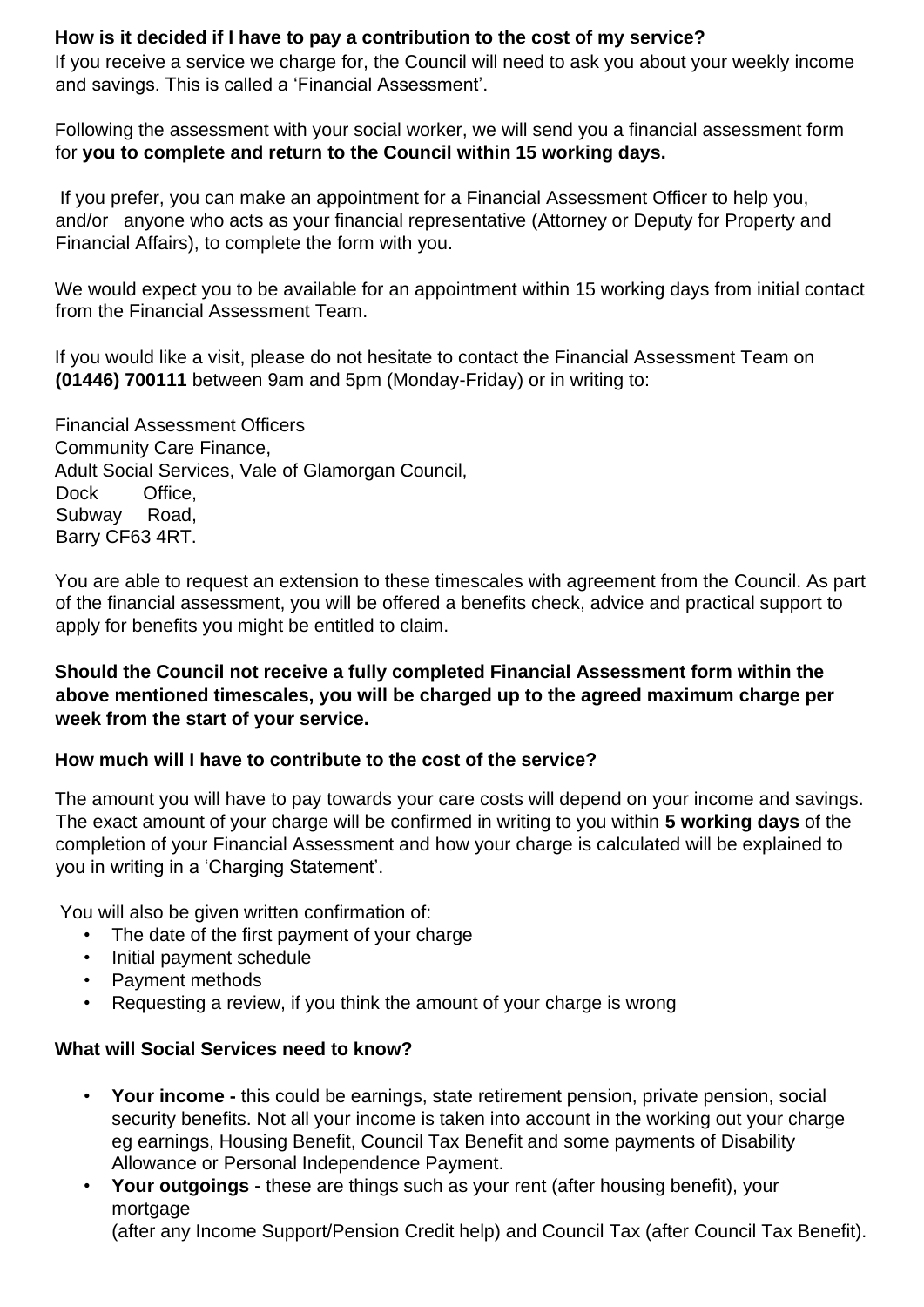• **Your Savings and capital –** The capital limits are currently over £24,000 for care at home and for respite care in a care home and £50,000 for residential care (excluding respite) (21/22).

### **What if I don't want to tell you about my financial circumstances?**

You don't have to tell us if you prefer not to do so. The Council will then charge you the subsidised cost of the services you receive up to the agreed maximum charge per week for non residential care and support and the full cost of your placement in a care home.

If you have transferred the ownership of your home or other assets (eg shares or cash) to someone else, the value of the property and assets may still be counted as your savings/capital. The Council will investigate any transfers of assets to a third party on a case by case basis. In such circumstances, the Council may refuse to fund your care costs and it also has the legal power to recover the asset from the person to whom you gave the asset.

#### **Charges for Respite Care (up to 8 weeks)**

Welsh Government Guidance states that respite care (for up to 8 weeks in a care home, as set out in your Care and Support Plan) will be included as a non-residential service. It will be subject to the current maximum charge for non-residential services which for 2021/22 **is £100 per week.** 

Respite charges are calculated from Monday to Sunday for full and part weeks of respite. Respite for a period of longer than 8 weeks will be charged in the same way as for a permanent placement in a care home.

#### **Charges for Residential and Nursing Care**

If you have savings and/or capital more than £50,000, you will have to pay the standard charge for the Care Home you choose. You will not receive financial assistance from Vale of Glamorgan Council.

Once we have assessed your savings/capital as being below £50,000, we look at your income, including your pensions and any benefits, less the Personal Allowance, which is the amount of money the government says you will need when living in a care home.

- We do not count your spouse/partner's pensions and benefits or their savings.
- We do not count any Mobility Component of Disability Living Allowance or Personal Independence Payment.
- We do not count the first £33.00 of your weekly income as this is the Personal Allowance amount.
- We do not count the first £5.75 of any Savings Credit you may receive each week.

During the first 12 weeks, the Council will complete a financial assessment based on your income and capital only, not including the value of any property you live in as your only, or main home. This is called the '12 week disregard', when the value of your property is not included in the calculation of your charge. You will still be expected to pay your assessed contribution to the care home from your weekly income.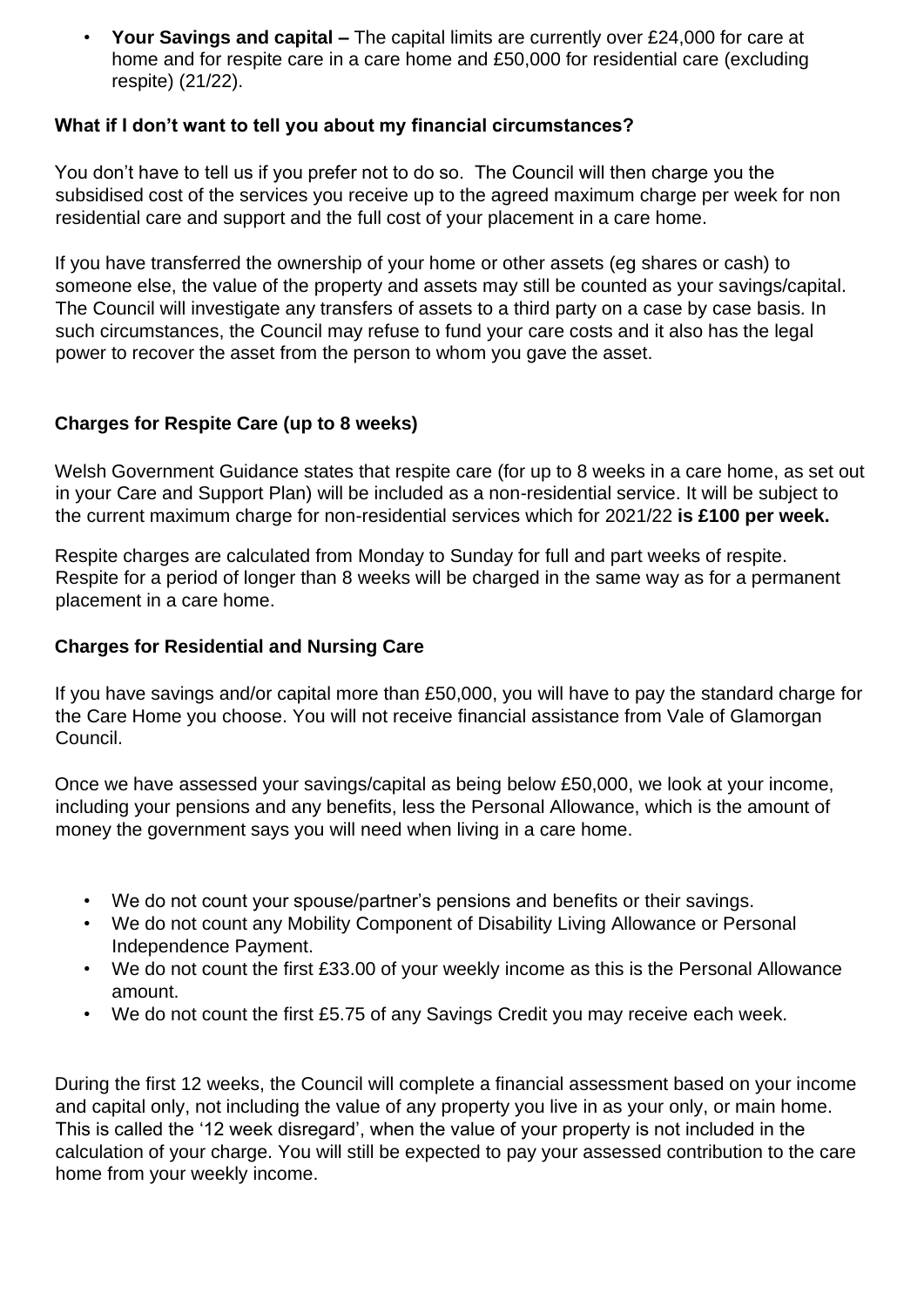If you live alone in your own home, from the 13th week onwards, you will be considered to be a 'self-funding' resident. You will be asked to pay back to the Council the amount it has paid towards your care home placement; we will explain to you how this works and how it has been calculated.

If your spouse or partner continues to live on a permanent basis in your home after you move into a care home, the value of your property will not be included in our calculations. However, if you own a second home and/or land, the value of this land/property will take into account as capital from the first week of your permanent stay in the care home.

If someone else other than your spouse or partner will continue to reside in your home when you move into a care home, the value of this property may well (with certain exemptions) be included in your financial assessment. You should discuss this with a Financial Assessment Officer.

The Council may agree to enter into a Deferred Payment Agreement. This means you would not have to immediately sell your property to fund your care home costs. Instead you can "defer" the sale of the property to a later date. The Council will, by means of a legal charge over your property, recover the amount it has paid for your care. The legal charge is removed once the Council has received payment of the outstanding debt in full. We will give you more information about Deferred Payment Agreements, as required.

## **You are advised to seek legal and financial advice before entering into a Deferred Payment Agreement.**

#### **Charges for Non-residential Care & Support**

The charge you will be required to pay for non-residential care and support will be based on your weekly income, the amount of savings and capital you have and the number of care hours you receive each week. This will be up to a maximum charge of £100 per week in the year 2021/2022.

#### **Appointing someone to act for you**

The Council will assume that you have the capacity to manage your own finances, unless it has been identified that you do not have the mental capacity to do so. Where you manage your own financial affairs, an invoice for the charges will be sent to your home address. The Council will provide a copy correspondence to a third party who has authority to manage your finances as long as you have provided us with the relevant written authority.

If someone is acting on your behalf, it is important that they are doing so formally, for example as an Appointee for your state benefits, Lasting Power of Attorney or Deputy under the Court of Protection. Only in these cases, will the Council contact your representative for information about your finances and then if they take responsibility to make payments, the Council will invoice them directly for the assessed charge.

#### **How do I make payments?**

Every 4 weeks the Council will send you an invoice, which are sent out in arrears. There are a range of methods for paying your invoices. Details of these methods are included on the back of the bill sent out each month and include the following payment options:

- Direct debit
- Cheque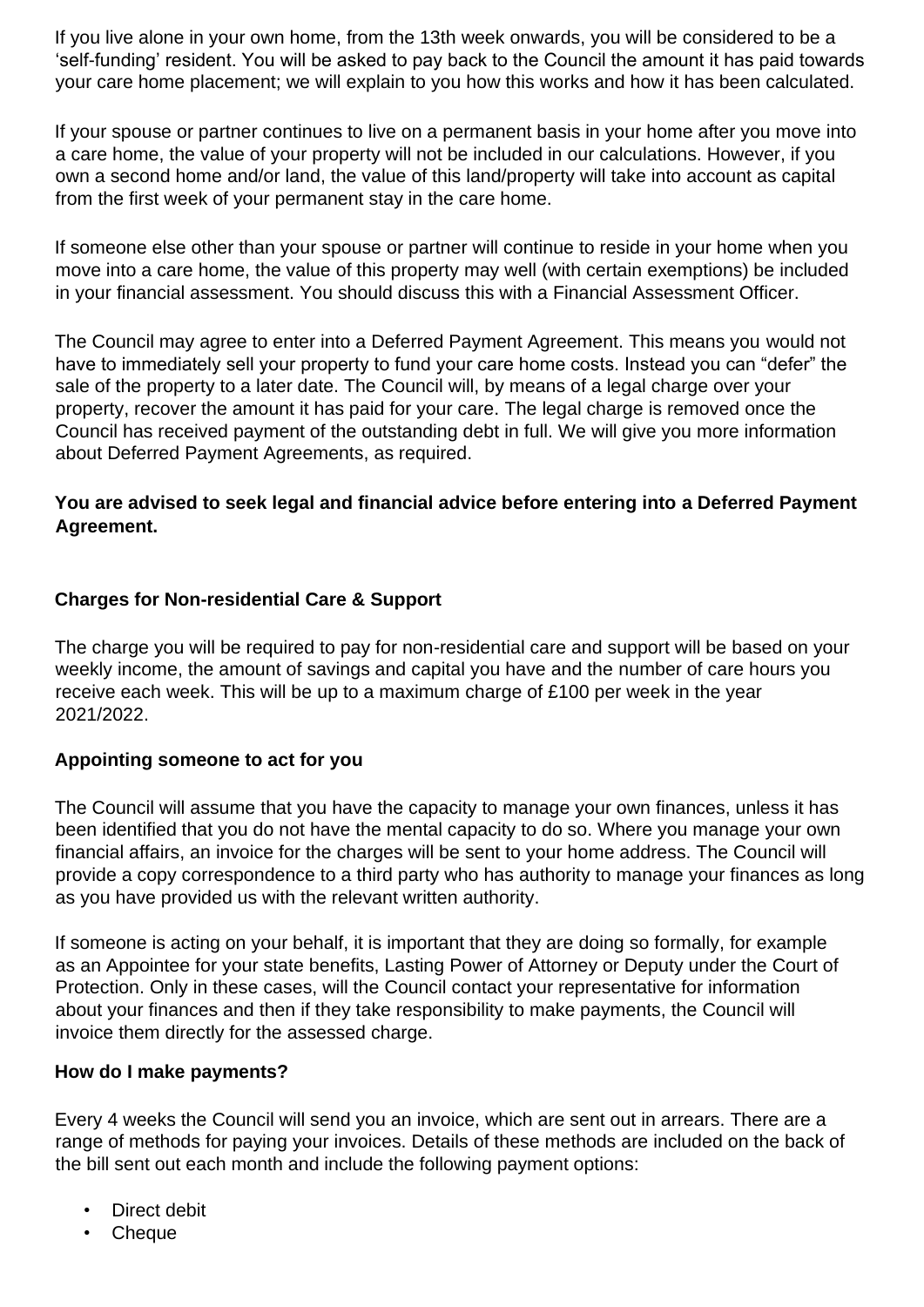- At any bank
- At any post office (using council swipe card)
- By debit / credit card
- Via council cash desks

## **What if I don't agree with the contribution I have to make?**

You may request a review of your financial assessment where you believe an inappropriate decision has been made, either in the level of the charge, or in relation to the information upon which the decision to impose a charge was made. You are entitled to provide additional information for inclusion in your financial assessment, for example, if you have additional expenditure because of your illness or disability which may lead to you paying a lesser charge for your care. Any additional information is considered by the Council's Review Panel, headed by the Head of Service, to consider your request for a review.

A review form is available on request by contacting the Financial Assessment Team on **(01446) 700111** between 9am and 5pm (Monday-Friday) or in writing to Financial Assessment Team, Social Services, Vale of Glamorgan Council, Dock Office, Subway Road, Barry, CF63 4RT.

If you are unhappy with the Review Panel's decision you will be able to make a formal complaint about this to the Council in accordance with the Council's Social Services complaints procedure.

## **What if my financial circumstances change?**

Should your financial circumstance changes, you must advise the Financial Assessment Team as soon as possible, as this may affect your assessed charge – if you are unsure, please let us know and we will be happy to advise you.

Changes which you should tell us about include: -

- Receipt of a new benefit
- Changes in capital
- Changes to income or allowable expenditure

Keeping the Council up to date with any changes will ensure you are being charged fairly and correctly.

## **What happens if I don't pay?**

If you do not pay your charges, the Council will take all reasonable steps to find out the reasons why this has happened. Only when it is clear that your debt has occurred because of your deliberate non-payment of your care charges will action to recover the debt from you be considered, in line with the requirements of the Social Services and Wellbeing (Wales) Act 2014.

## **Where can I get independent financial advice?**

We are aware that planning for your future care and support needs can be complicated and funding can be expensive. Taking professional advice may be helpful in enabling you (and your family) to identify the most suitable and cost effective solution.